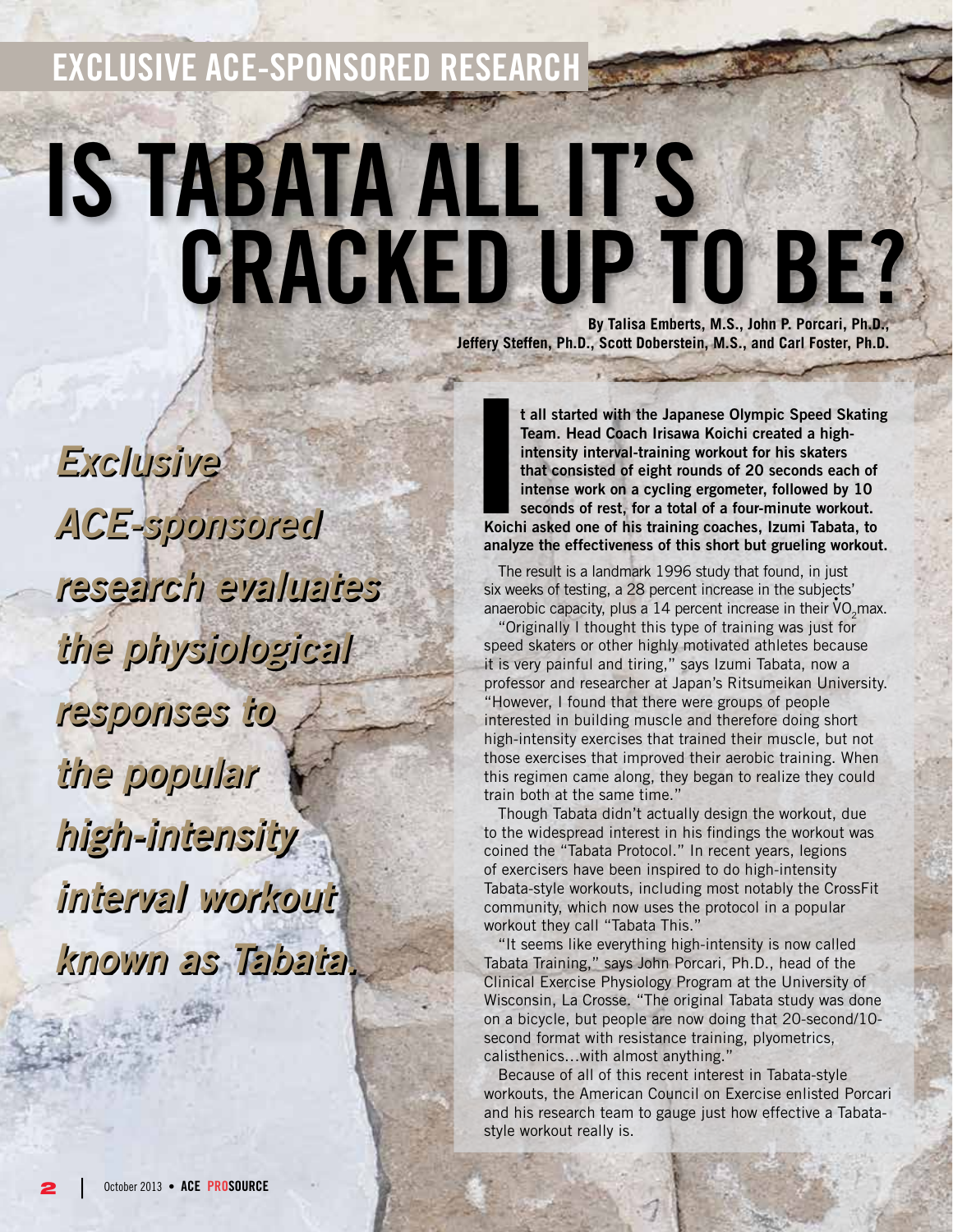## **THE STUDY**

To analyze the intensity and calorie burn of a Tabatainspired workout, the research team, led by Porcari and Talisa Emberts, M.S., used the Tabata Protocol to create their own 20-minute, full-body calisthenics workout consisting of exercises like push-ups, split squats, box jumps, burpees, jumping rope, jumping jacks and more (see Table 1 for the full workout). Next, they recruited 16 healthy, moderately to very fit male and female volunteers, ages 20 to 47. All subjects first underwent a treadmill test to determine maximal heart rate (HRmax) and  $\mathsf{VO}_2$ max, with ratings of perceived exertion (RPE) assessed at the end of each stage and at maximal exertion using the 6–20 Borg scale. Then, they each practiced the Tabata routine until Emberts deemed each subject proficient at each exercise.

Once prepared, each subject began with a fiveminute warm-up followed by four rounds of Tabata (eight reps of 20 seconds of work, 10 seconds of rest) with one-minute of rest between each round, and a 10-minute cool-down. During the 20-second phase of high-intensity exercise, subjects performed as many repetitions as possible. HR was monitored throughout, while blood lactate levels were tested with a finger prick blood test after every four-minute segment of

exercise. RPE was also evaluated after each fourminute segment. In all, each subject completed two 20-minute Tabata workouts.

## **THE RESULTS**

Immediately following both testing sessions, the researchers crunched the data (Table 2). On average, this study showed that, during a Tabata workout, subjects averaged 86 percent of HRmax (range of 84–88 percent) and 74 percent of  $\mathsf{V} \mathsf{O}_2$  max (range of 67–81 percent)—both of which meet or exceed established industry guidelines for improving cardio fitness and modifying body composition.

As for calorie burning, the 16 subjects burned between 240 and 360 kcals during the workout, for an average of 15 kcals per minute burned.

Again, Tabata met established guidelines for calorie expenditure for improving health and facilitating weight loss. On average, subjects also anecdotally perceived Tabata to be pretty darn tough. The average RPE was 15.4 (rated as "hard"). Meanwhile, blood lactate levels averaged 12.1 mmol/L following the workouts, suggesting that subjects were working out well above their lactate thresholds.